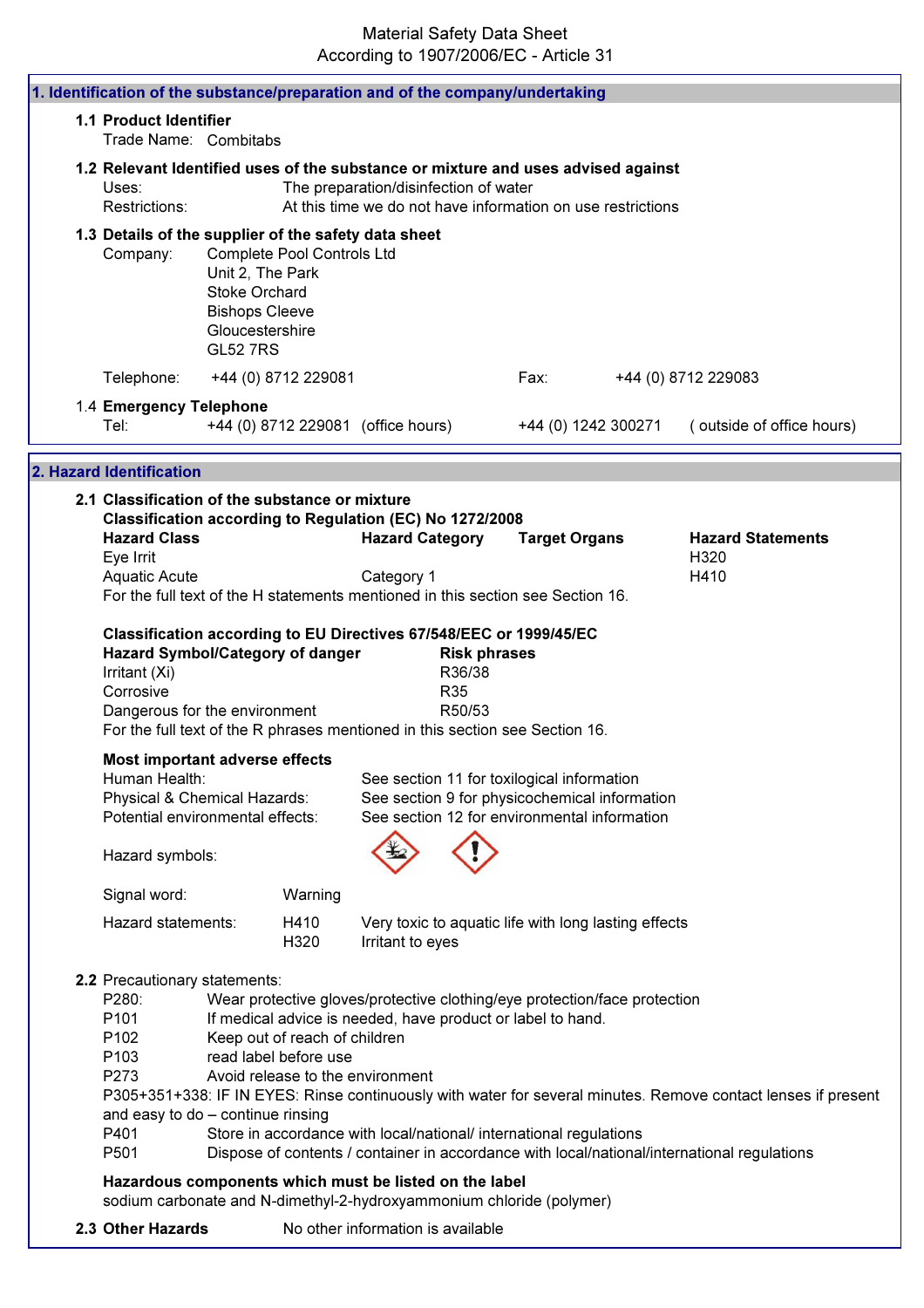r

| 3.1 Substances<br>Chemical nature: | Solid                                                                |            |                                 |  |
|------------------------------------|----------------------------------------------------------------------|------------|---------------------------------|--|
|                                    | A mixture of the chemicals listed below with non-hazardous additions |            |                                 |  |
| <b>Chemical Name</b>               |                                                                      |            | Identification Numbers Amount % |  |
|                                    |                                                                      | CAS No     | <b>EINECS</b>                   |  |
| sodium carbonate                   |                                                                      | 497-19-8   | 207-838-8                       |  |
|                                    | N-dimethyl-2-hydroxyammonium chloride (polymer)                      | 25988-97-0 |                                 |  |

# 4.1 Description of first aid measures

| General Advice:          | Take off all contaminated clothing immediately.                                                                                                                                                                                                          |
|--------------------------|----------------------------------------------------------------------------------------------------------------------------------------------------------------------------------------------------------------------------------------------------------|
| If Inhaled:              | In case of accident by inhalation; remove casualty to fresh air and keep at rest. If<br>breathing is irregular or stopped, administer artificial respiration.                                                                                            |
| In case of skin contact: | Wash off immediately with plenty of soap & water. If irritation appears seek medical<br>advice                                                                                                                                                           |
| In case of eye contact:  | Rinse immediately with plenty of water, also under eyelids for at least 15 minutes.<br>Remove contact lenses.                                                                                                                                            |
| If swallowed:            | Clean mouth with water and drink plenty of water. Never give anything by mouth to an<br>unconscious person. If swallowed, do not induce vomiting - seek medical advice. If a<br>person vomits when lying on his back place him in the recovery position. |
|                          | 4.2 Most important symptoms and effects, both acute and delayed                                                                                                                                                                                          |
| Symptoms:                | No further information available                                                                                                                                                                                                                         |
| Effects:                 | No further information available                                                                                                                                                                                                                         |
|                          | 4.3 Indication of immediate medical attention and special treatment needed                                                                                                                                                                               |
| Treatment                | Treat symptomatically                                                                                                                                                                                                                                    |
|                          | No further information available                                                                                                                                                                                                                         |

# 5. Fire fighting measures

| 5.1 Extinguishing media:                                                                   |                                                                                                                            |  |  |  |  |
|--------------------------------------------------------------------------------------------|----------------------------------------------------------------------------------------------------------------------------|--|--|--|--|
| Suitable extinguishing media:                                                              | CO2, powder or water spray. Fight larger fires with water spray.                                                           |  |  |  |  |
| Unsuitable extinguishing media:                                                            | No information available                                                                                                   |  |  |  |  |
| 5.2 Special hazards arising from the substance or mixture<br>Specific Hazards during fire: |                                                                                                                            |  |  |  |  |
| 5.3 Advice for firefighters<br>Special protective equipment:                               | In the event of fire, wear self-contained breathing apparatus.<br>Wear appropriate body protection (full protective suit). |  |  |  |  |
| Further Information:                                                                       | Do not inhale explosion gases or combustion gases                                                                          |  |  |  |  |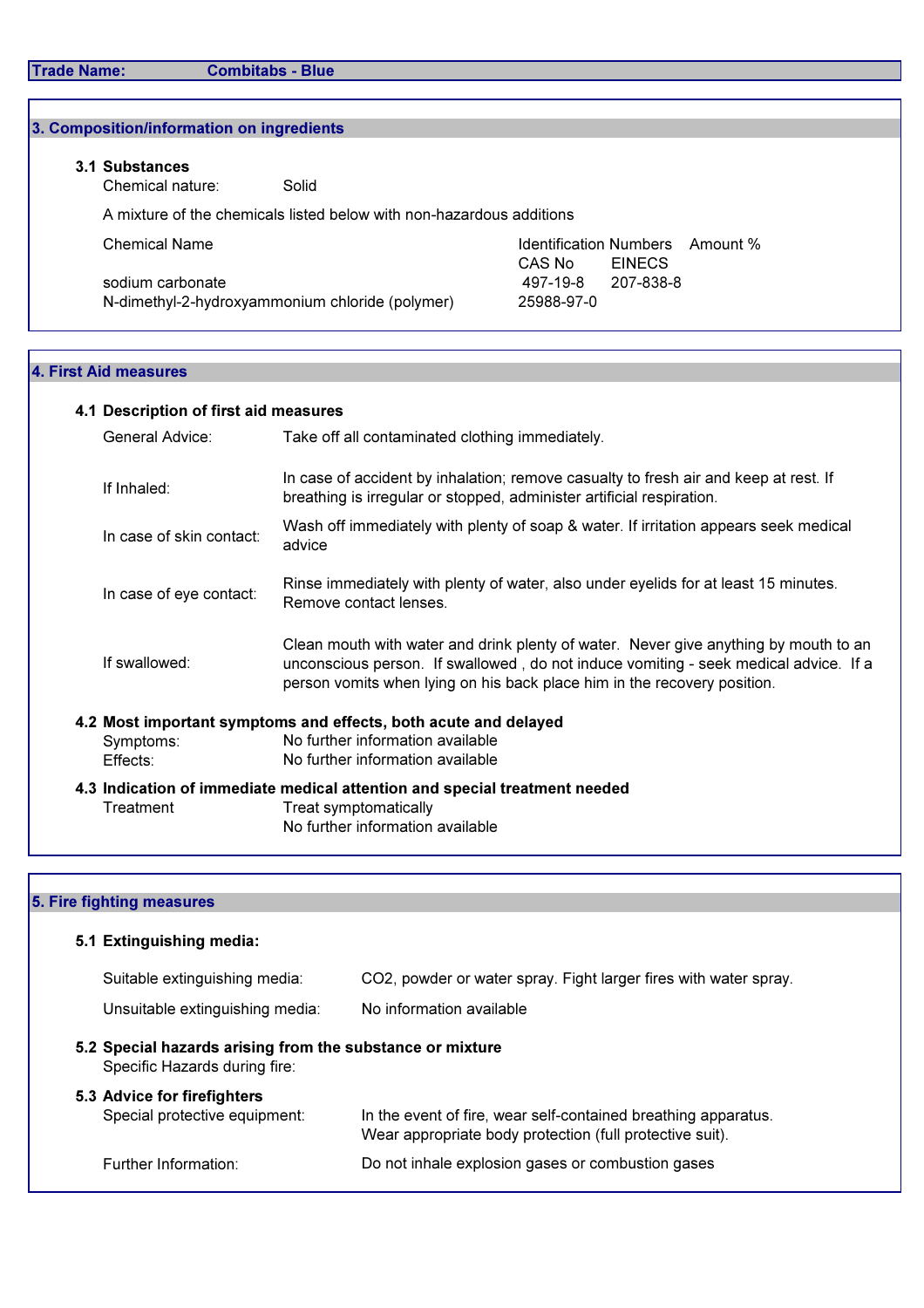Г

| <b>6. Accidental release Measures</b>                                                                                  |                                                                                                                                                             |  |  |  |  |
|------------------------------------------------------------------------------------------------------------------------|-------------------------------------------------------------------------------------------------------------------------------------------------------------|--|--|--|--|
| Personal Precautions:                                                                                                  | 6.1 Personal precautions, protective equipment and emergency procedures<br>For personal protection see Section 8.                                           |  |  |  |  |
| <b>6.2 Environmental precautions</b><br>Environmental precautions:                                                     | Do not flush into surface water or sanitary sewer system.<br>Avoid subsoil penetration                                                                      |  |  |  |  |
| 6.3 Methods and materials for containment and cleaning up<br>Methods and materials for<br>containment and cleaning up: | Pick up mechanically. Keep in suitable closed containers for disposal.                                                                                      |  |  |  |  |
| 6.4 Reference to other sections                                                                                        | See Section 7 for information on safe handling<br>See Section 8 for information on personal protection equipment<br>See Section 13 for disposal information |  |  |  |  |
|                                                                                                                        |                                                                                                                                                             |  |  |  |  |

| 7. Handling and storage                                                                                             |                                                                                                                                                                                                                                                                                                                           |                                                                                                                                                                                                                                   |  |  |  |
|---------------------------------------------------------------------------------------------------------------------|---------------------------------------------------------------------------------------------------------------------------------------------------------------------------------------------------------------------------------------------------------------------------------------------------------------------------|-----------------------------------------------------------------------------------------------------------------------------------------------------------------------------------------------------------------------------------|--|--|--|
| 7.1 Precautions for safe handling                                                                                   |                                                                                                                                                                                                                                                                                                                           |                                                                                                                                                                                                                                   |  |  |  |
| Advice on safe handling:                                                                                            | form.                                                                                                                                                                                                                                                                                                                     | Use personal protective equipment. Avoid contact with skin and eyes.<br>Emergency eye wash fountains and emergency showers should be available<br>in the immediate vicinity. Do not mix with other products in their concentrated |  |  |  |
| Hygiene measures:                                                                                                   | Keep away from food, drink and animal feeding stuffs. Smoking, eating and<br>drinking should be prohibited in the application area. Wash hands before<br>breaks and at the end of the work day. Take off all contaminated clothing<br>immediately. Provide adequate ventilation. Avoid contact with the skin and<br>eyes. |                                                                                                                                                                                                                                   |  |  |  |
| 7.2 Conditions for safe storage, including any incompatibilities.<br>Requirements for storage areas and containers: |                                                                                                                                                                                                                                                                                                                           | Prevent any seepage into the ground                                                                                                                                                                                               |  |  |  |
| Advice on protection against fire and explosion:                                                                    |                                                                                                                                                                                                                                                                                                                           | No special measures required                                                                                                                                                                                                      |  |  |  |
| Further information:                                                                                                |                                                                                                                                                                                                                                                                                                                           | Store in cool, dry conditions in well sealed receptacles                                                                                                                                                                          |  |  |  |
| Advice on common storage:                                                                                           |                                                                                                                                                                                                                                                                                                                           | Keep away from food, drink and animal feedstuffs.                                                                                                                                                                                 |  |  |  |
| Storage Temperature:                                                                                                | No further information available                                                                                                                                                                                                                                                                                          |                                                                                                                                                                                                                                   |  |  |  |
| 7.3 Specific end uses<br>Specific use(s)                                                                            | No information available                                                                                                                                                                                                                                                                                                  |                                                                                                                                                                                                                                   |  |  |  |

# 8. Exposure control/personal protection

## 8.1 Control parameters

This product does not contain any relevant quantities that have to be monitored in the workplace.

| 8.2 Exposure controls<br><b>Engineering measures</b>           |         |                                                           |
|----------------------------------------------------------------|---------|-----------------------------------------------------------|
| Refer to protective measures listed in sections 7 and 8        |         |                                                           |
| <b>Personal protective equipment</b><br>Respiratory protection | Advice: | Not required                                              |
| Hand protection                                                | Advice: | Gloves                                                    |
| Eye protection                                                 | Advice: | Tightly fitting safety goggles                            |
| Skin and body protection                                       | Advice: | Protective clothing                                       |
| <b>Environmental exposure controls</b>                         |         |                                                           |
| General advice:                                                |         | Do not flush into surface water or sanitary sewer systems |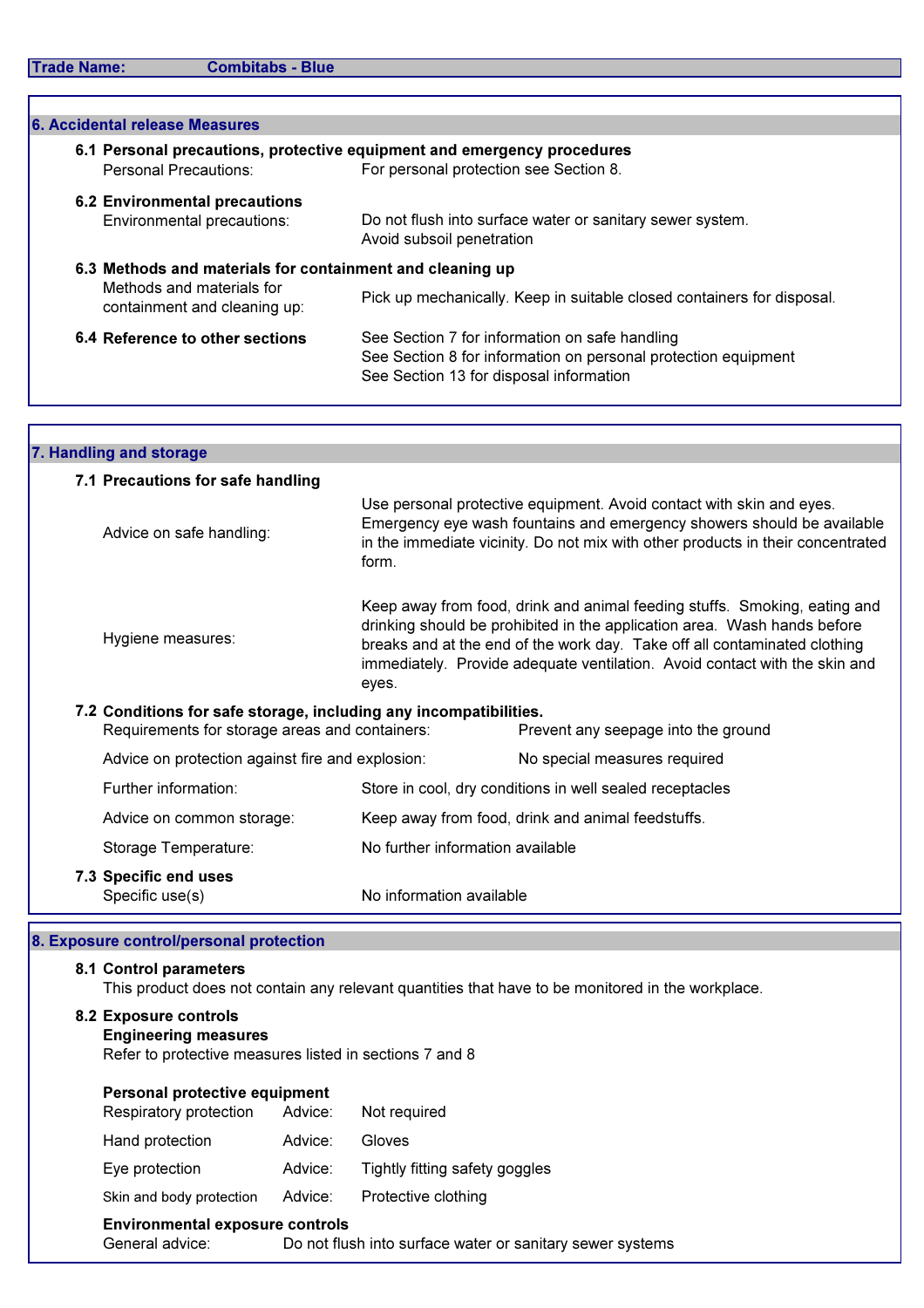Trade Name: Combitabs - Blue

9. Physical and chemical properties

| 9.1 Information on basic physical and chemical properties<br>Form:<br>Colour:<br>Odour:<br>Odour Threshold:                                                                              | Tablet<br><b>Blue</b><br><b>Odourless</b><br>Currently we do not have any information from our supplier about this.                                                                                                                                                                                                                                                                                                                                                            |
|------------------------------------------------------------------------------------------------------------------------------------------------------------------------------------------|--------------------------------------------------------------------------------------------------------------------------------------------------------------------------------------------------------------------------------------------------------------------------------------------------------------------------------------------------------------------------------------------------------------------------------------------------------------------------------|
| pH @ 20°C:                                                                                                                                                                               | 8                                                                                                                                                                                                                                                                                                                                                                                                                                                                              |
| Solidification point                                                                                                                                                                     | Currently we do not have any information from our supplier about this.                                                                                                                                                                                                                                                                                                                                                                                                         |
| Boiling point:                                                                                                                                                                           | Undetermined                                                                                                                                                                                                                                                                                                                                                                                                                                                                   |
| Flash point:                                                                                                                                                                             | Not applicable                                                                                                                                                                                                                                                                                                                                                                                                                                                                 |
| Evaporation rate:<br>Flammability (solid, gas)<br>Upper explosion limit:<br>Lower explosion limit:<br>Vapour pressure:<br>Relative vapour density:                                       | Currently we do not have any information from our supplier about this.<br>Product is not self igniting.<br>Not applicable<br>Not applicable<br>Currently we do not have any information from our supplier about this.<br>Currently we do not have any information from our supplier about this.                                                                                                                                                                                |
| Density $@$ 20 $°C$ :                                                                                                                                                                    | 1.2 $g/cm3$                                                                                                                                                                                                                                                                                                                                                                                                                                                                    |
| Water solubility:<br>Partition coeffcient:n-octanol/water:<br>Ignition temperature:<br>Thermal decomposition:<br>Viscosity, kinematic:<br>Explosive properties:<br>Oxidising properties: | Completely soluble<br>Currently we do not have any information from our supplier about this.<br>Currently we do not have any information from our supplier about this.<br>Currently we do not have any information from our supplier about this.<br>Currently we do not have any information from our supplier about this.<br>Currently we do not have any information from our supplier about this.<br>Currently we do not have any information from our supplier about this. |
| 9.2 Other Information<br>Solids content                                                                                                                                                  | 96.0 % GB                                                                                                                                                                                                                                                                                                                                                                                                                                                                      |

| 10.1 Reactivity<br>Advice:                                      | Currently we do not have any information from our supplier about this. |
|-----------------------------------------------------------------|------------------------------------------------------------------------|
| <b>10.2 Chemical stability</b><br>Advice:                       | No decomposition if stored and applied as directed                     |
| 10.3 Possibility of hazardous reactions<br>Hazardous reactions: | No dangerous reactions known                                           |
| 10.4 Conditions to avoid<br>Conditions to avoid                 | No information available                                               |
| 10.5 Incompatible materials<br>Materials to avoid               | Strong oxidising agents                                                |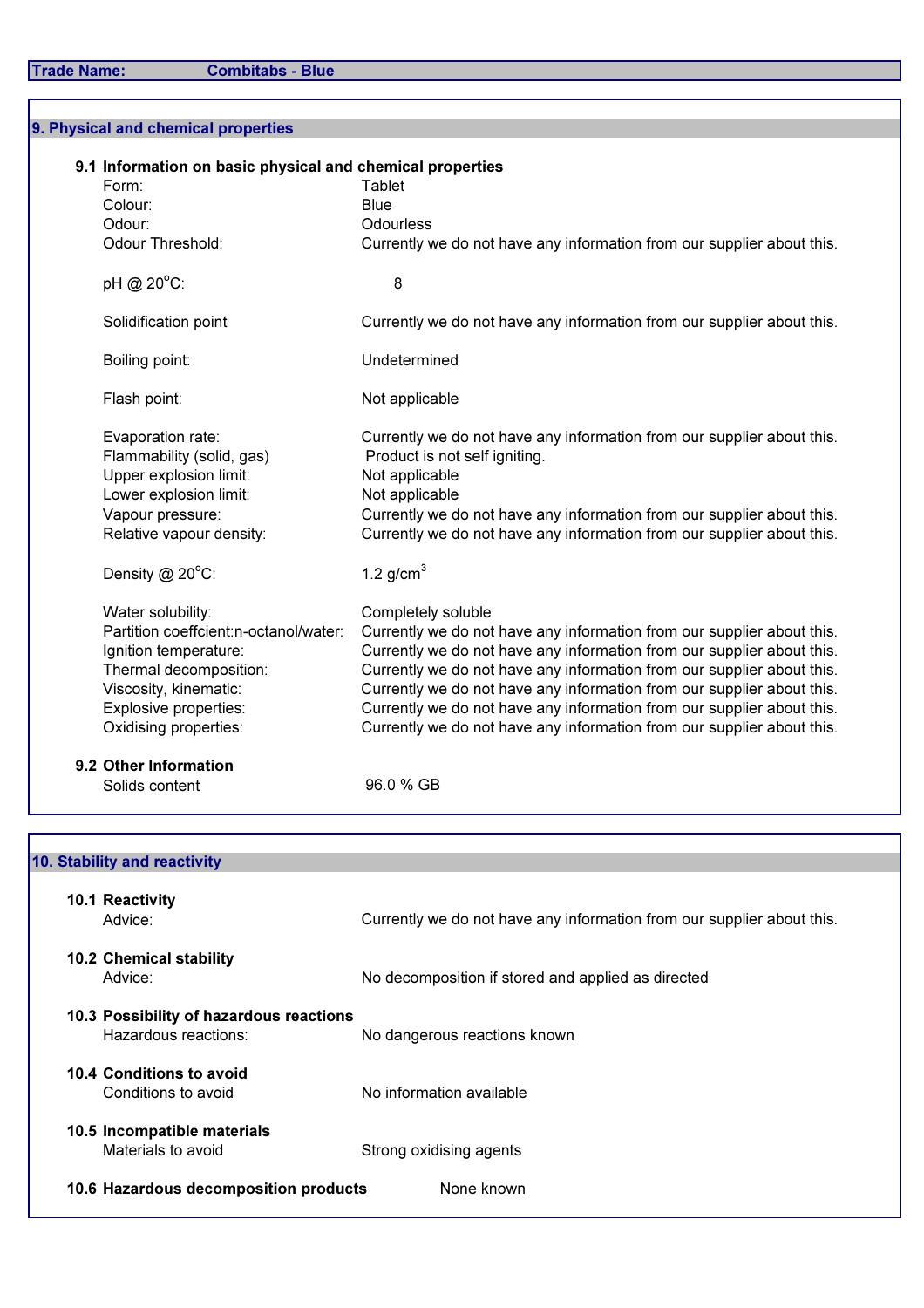| <b>Trade Name:</b> |  |  |  |  |  |  |  |
|--------------------|--|--|--|--|--|--|--|
|--------------------|--|--|--|--|--|--|--|

Combitabs - Blue

| 11.1 Information on toxilogical effects                           |                             |                                                                                                                                                                                                                                                                                                                                                |
|-------------------------------------------------------------------|-----------------------------|------------------------------------------------------------------------------------------------------------------------------------------------------------------------------------------------------------------------------------------------------------------------------------------------------------------------------------------------|
| <b>Acute Toxicity</b>                                             |                             | The product is not subject to classification according to the calculation method of the<br>General EU Classification Guidelines for Preparations as issued in the latest version.<br>When used and handled according to specifications, the product does not have any<br>harmful effects in our experience and the information provided to us. |
| <b>Primary irritant effect:</b>                                   | on the skin:<br>on the eye: | No irritant effect<br>Slightly irritating to eyes.                                                                                                                                                                                                                                                                                             |
| Sensitization:                                                    |                             | No sensitizing effects known.                                                                                                                                                                                                                                                                                                                  |
| <b>Chronic toxicity</b><br>Carcinogenicity<br><b>Mutagenicity</b> |                             | Currently we do not have any information from our supplier about this.<br>Insufficient evidence available to evaluate product as a Carcinogen.<br>Insufficient evidence available to evaluate product as mutagenic.                                                                                                                            |

| 12. Ecological Information    |                                                                                                                                                                                                                                          |
|-------------------------------|------------------------------------------------------------------------------------------------------------------------------------------------------------------------------------------------------------------------------------------|
| 12.1 Toxicity                 |                                                                                                                                                                                                                                          |
| Remarks:                      | Water hazard class 2 (German Regulation) (Self-assessment): hazardous for water Do not allow<br>product to reach ground water, water course or sewage system. Danger to drinking water if even<br>small quantities leak into the ground. |
|                               | 12.2 Persistence and degradability                                                                                                                                                                                                       |
| Persistence                   | Currently we do not have any information from our supplier about this.                                                                                                                                                                   |
| Degradability                 | Currently we do not have any information from our supplier about this.                                                                                                                                                                   |
| 12.3 Bioaccumlative potential |                                                                                                                                                                                                                                          |
| Remarks:                      | Bioaccumulation is not expected                                                                                                                                                                                                          |
| 12.4 Mobility in soil         |                                                                                                                                                                                                                                          |
| Remarks:                      | Not expected to absorb on soil                                                                                                                                                                                                           |
| 12.5 Results of PBT and PvB   |                                                                                                                                                                                                                                          |
| Remarks:                      | Currently we do not have any information from our supplier about this.                                                                                                                                                                   |
| 12.6 Other adverse effects    |                                                                                                                                                                                                                                          |
| Remarks:                      | No further information available                                                                                                                                                                                                         |
|                               |                                                                                                                                                                                                                                          |

## 13. Disposal Considerations

| 13.1 Waste treatment methods |                                                                                                                                                                                                                              |
|------------------------------|------------------------------------------------------------------------------------------------------------------------------------------------------------------------------------------------------------------------------|
| Product:                     | Disposal together with normal waste is not allowed. Special disposal required<br>according to local regulations.                                                                                                             |
| Contaminated packaging:      | Empty contaminated packaging's thoroughly. They can be recycled after<br>thorough and proper cleaning. Packagings that cannot be cleaned are to be<br>disposed of in the same manner as the product.                         |
| European Waste Catalogue No: | No waste code according to the European Waste Catalogue can be assigned<br>for this product, as the intended use dictates the assignment. The waste code<br>is established in consultation with the regional waste disposer. |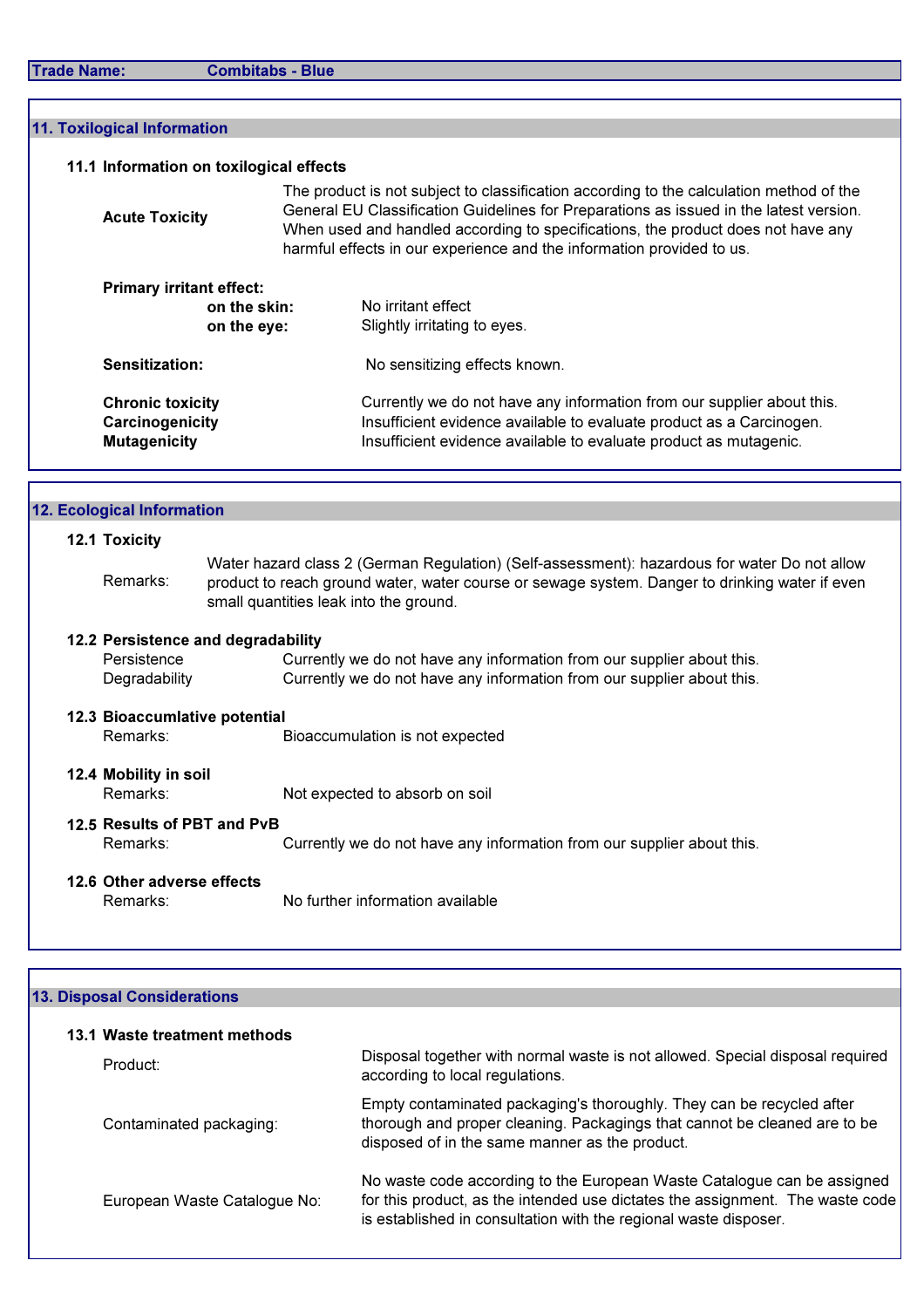#### Trade Name: Combitabs - Blue

| <b>14. Transport Information</b>                                              |                |  |  |  |  |
|-------------------------------------------------------------------------------|----------------|--|--|--|--|
| 14.1 UN Number                                                                | Not applicable |  |  |  |  |
| 14.2 UN proper shipping name                                                  | Not applicable |  |  |  |  |
| 14.3 Transport hazard class(es)                                               | Not applicable |  |  |  |  |
| <b>14.4 Packaging Group</b>                                                   | Not applicable |  |  |  |  |
| <b>14.5 Environmental hazards</b>                                             | Not applicable |  |  |  |  |
| 14.6 Special precautions for user                                             | Not applicable |  |  |  |  |
| 14.7 Transport in bulk according to Annex II of MARPOL 73/78 and the IBC Code |                |  |  |  |  |

#### 15. Regulatory information

15.1 Safety, health and environmental regulations/legislation specific for this substance or mixture.

#### 15.2 Chemical Safety Assessment

Currently we do no have any information from our supplier about this.

#### 16. Other information

| Full text of R-phrases referred to under sections 2 and 3 |                                                            |  |  |  |
|-----------------------------------------------------------|------------------------------------------------------------|--|--|--|
| R36                                                       | Irritating to eyes                                         |  |  |  |
| R50/55                                                    | Very toxic to aquatic organisms, with long lasting effects |  |  |  |

Full text of H-statements referred to under sections 2 and 3 H410 Very toxic to aquatic life with long lasting effects H320 Irritant to eyes

This information is believed to be accurate and represents the best information currently available to us. However, we make no warranty or merchantability, or fitness for any particular use, or any other warranty, express or implied, with respect to this information, and we assume no liability resulting from use of this information Users should make their own investigations to determine the suitability of the information for their particular needs and uses.

#### • Abbreviations and acronyms:

| ADR: | Accord europeen sur le transport des marchandises dangereuse par Route (European Agreement concerning the   |
|------|-------------------------------------------------------------------------------------------------------------|
|      | International Carriage of Dangerous Goods by Road)                                                          |
| DID. | Reglement international concernant le transport des marchandises dangereuses par chemin de fer (Regulations |

- RID: concerning the International Carriage of Dangerous Goods by Road)
- IMDG: International Maritime Code for Dangerous Goods
- IATA: International Air Transport Association
- IATA-DGR Dangerous goods Regulations by the 'International Air Transport Association' (IATA)
- ICAO: International Civil Aviation Organization
- GHS: Globally Harmonized System of Classification and Labelling of Chemicals
- **EINECS** European Inventory of Existing Commercial Chemical Substances.
- CAS: Chemicals Abstracts Service (division of the Americal Chemical Society)
- $LC50<sup>+</sup>$ Lethal concentration, 50 percent
- LD50: Lethal dose, 50 percent

| <b>Revision</b> | <b>Date</b> | Bv             | Amendment                                                                                          |
|-----------------|-------------|----------------|----------------------------------------------------------------------------------------------------|
|                 | 19/02/07    | Linda Brueford |                                                                                                    |
|                 | 09/03/2012  | Linda Brueford | GHS label elements added, updated to European requirements and other<br>minor editorial amendments |